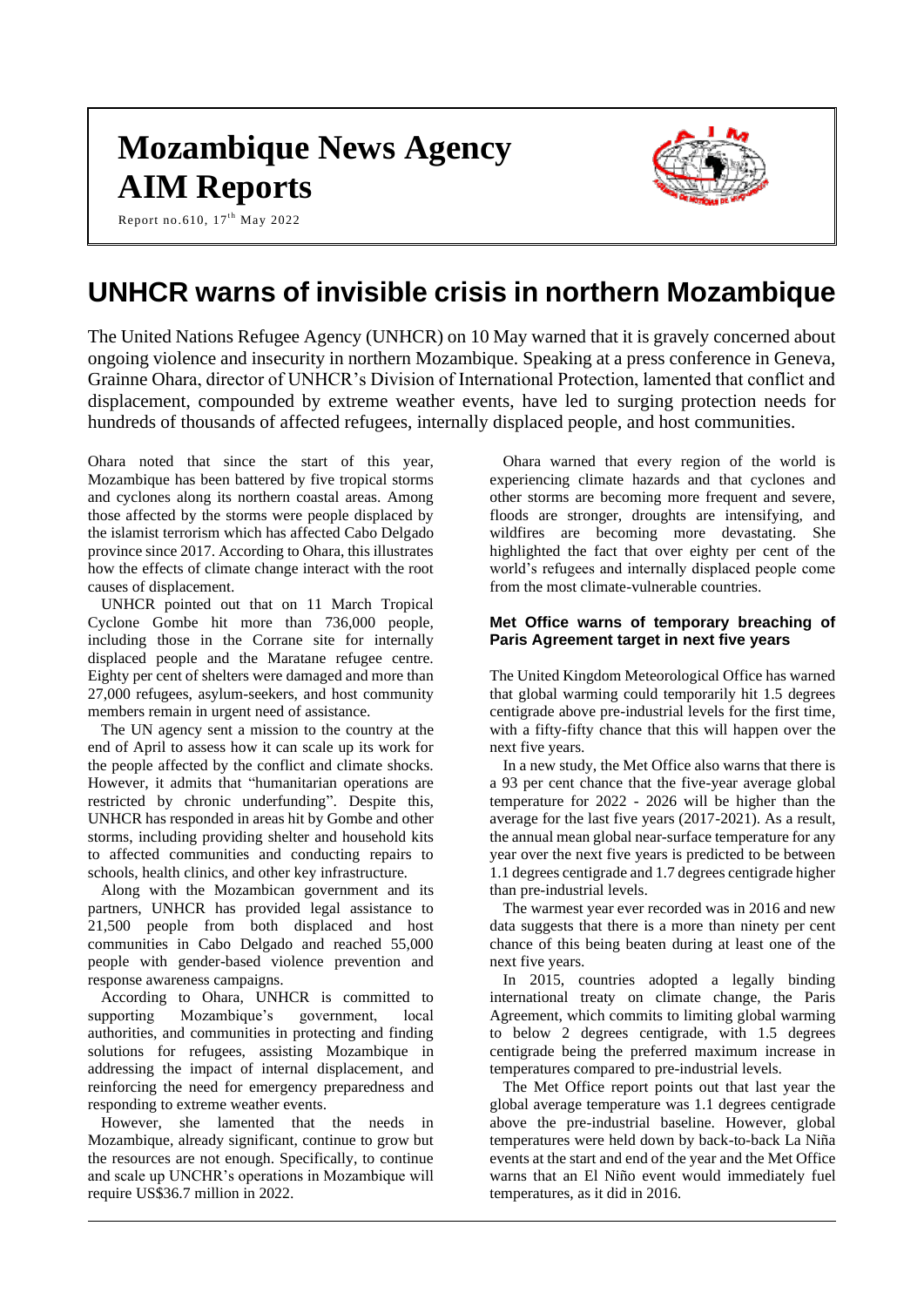#### **IMF approves US\$456 million credit**

The Executive Board of the International Monetary Fund (IMF) on 9 May approved a three-year agreement with Mozambique that will make available US\$456 million for the country, of which US\$91 million will be available immediately.

According to the IMF, the Extended Credit Facility will "support the economic recovery and policies to reduce public debt and financing vulnerabilities, creating space for priority investments in human capital, climate adaptation and infrastructure".

In particular, the funds will support the Mozambican government's "ambitious reform agenda". Key policies include the establishment of a sovereign wealth fund to manage revenue from the Liquefied Natural Gas (LNG) projects that will begin to come onstream later this year, mobilising additional tax revenue, and strengthening public financial management and governance.

The IMF notes that a moderate economic recovery is taking place in Mozambique following a real contraction of GDP of -1.2 per cent in 2020, the first contraction in thirty years. It points out that the country returned to economic growth in 2021 and that this is now becoming more broad-based.

It notes that deaths from Covid-19 have been below the regional average but points out that three large waves of infections in 2021 and 2022 moderated the strength of the recovery.

As a result of the economic crisis, poverty increased from 61.9 per cent of the population in 2019 to an estimated 63.3 per cent in 2020. However, the IMF recognises that this was "mitigated by welfare and social protection measures undertaken with international support".

The IMF notes that the Russian invasion of Ukraine is pushing up fuel and food prices. Even before the crisis in Ukraine, prices were increasing, with inflation rising to 6.7 per cent year-on-year in March 2022, which the IMF puts down to rising global prices and the impact of tropical storms on local food prices.

According to the Bretton Woods Institution, the country's medium-term prospects are positive with growth, excluding extractive industries, expected to rise to about 4.0 per cent per year. When including the extractive industries, the growth rates will be higher as the LNG projects begin production.

The IMF deputy managing director, Bo Li, commented that "Mozambique has managed the Covid pandemic relatively well, maintaining macroeconomic stability and reform momentum even as the country has weathered a series of shocks, culminating with the effects of the war in Ukraine". He added, "maintaining space for social protection spending on the most vulnerable households is an important objective of the authorities' programme".

The IMF Board approved the credit facility after considering the report of an IMF staff team visit to Mozambique. This consisted of a series of virtual meetings in January and February followed by an inperson visit to Maputo between 14 and 22 March. The

mission held meetings with, amongst others, Prime Minister Adriano Maleiane, Finance Minister Max Tonela, the Governor of the Bank of Mozambique, Rogerio Zandamela, the Minister of Natural Resources and Energy, Carlos Zacarias, and the Minister for Gender, Children and Social Action, Nyeleti Mondlane.

At a Maputo press conference, Tonela said the new IMF programme "also provides for the improvement of budgetary space for financing social protection programmes, covering an additional 30,000 households per year, impacting on the lives of 150,000 people".

The interest rate on the IMF loan will be zero. Repayment of the debt will begin in five and a half years and the full amount should be paid off in 10 years.

# **Former PM warns of "painful measures"**

Former Prime Minister, Luisa Diogo, warned on 12 May that the country must be prepared for a bout of austerity, in order to take advantage of the resumption of normal relations with the International Monetary Fund (IMF).

Speaking at a Maputo press conference, Diogo noted that the resumption of an IMF programme with Mozambique coincided with the Russian invasion of Ukraine, which was likely to cause painful measures such as increased fuel prices.

The new IMF programme sends a signal of confidence in Mozambique, but it is not cost-free. Diogo said one of the conditions for the IMF programme would be tighter management of the Mozambican economy.

She believed that the Mozambican government will now introduce reforms "that could be painful. We had better see that there are measures that are painful, but which bring results that are worthwhile".

The immediate problem Diogo foresaw was the supply of fuel. In Mozambique, fuel companies are demanding that the government increase the price of liquid fuels, otherwise they might stop importing fuel.

The country could not afford to run such a risk, she warned. "That would be the worst situation we could go through", she exclaimed.

"Often the government has to find ways of balancing things between consumers, distributors, and importers of this product that is so fundamental for the economy", said Diogo. Although another increase in fuel prices was inevitable, it must be explained to the public: "we must not tire of explaining", she said. "We must explain in parliament and explain through the mass media".

The country needed to find other sources of finance, and that meant debt – but this must be "responsible indebtedness", stressed Diogo. The first step would be to define a debt strategy, in which "we must forget commercial debt because we are not in any position to repay". Currently, "we are strangled by a terrible commercial debt, for which there is no debt forgiveness", she said. "If we wanted to go after commercial debt, then we wouldn't need the IMF", said the former Prime Minister. "Now we have to take on debt in accordance with our capacity to repay". The advantages of loans from the IMF and the World Bank are long repayment times and low interest rates".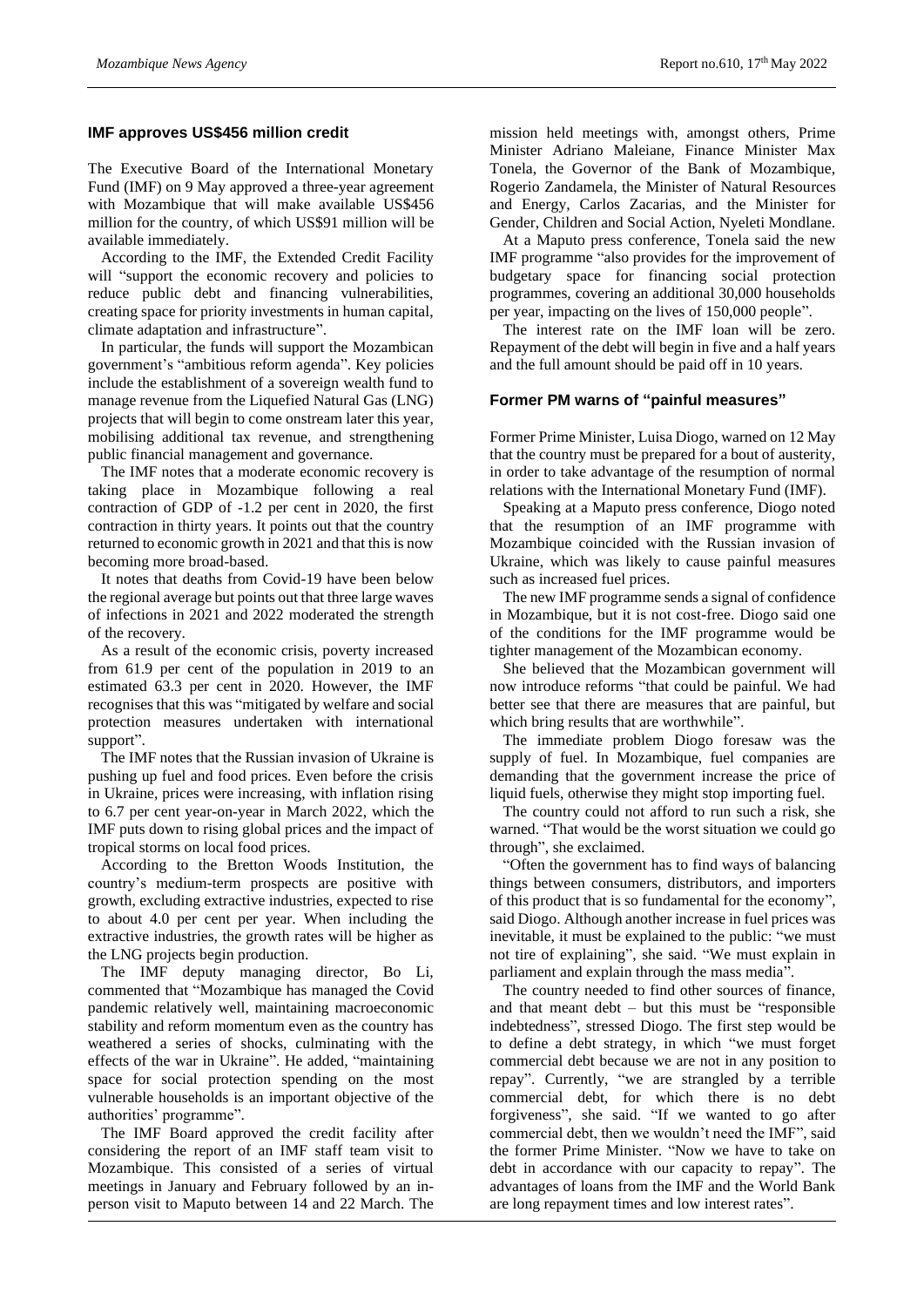# **World Bank to provide US\$300 million for budget support**

The World Bank is to disburse US\$300 million in support for the Mozambican state budget. The World Bank country director for Mozambique, Idah Pswarayi-Riddihough, announced the figure at a Maputo press conference on 11 May, immediately after a meeting with the Minister of Economy and Finance, Max Tonela.

Idah Pswarayi-Riddihough said the priority areas for World Bank investment would be health, education, energy, and agriculture. She pointed out that "we are talking about a first instalment of US\$300 million, which we hope to take to our administration for approval by 30 June this year. Then we can consider other windows of financing for 2023 and 2024".

The priority areas for those years, she added, would depend on the reforms undertaken by the government.

Unlike many of Mozambique's partners, the World Bank did not cut off financial assistance entirely after the scandal of Mozambique's "hidden debts" became public knowledge in 2016. World Bank aid continued, but in relatively small amounts, project by project. Now the Bank will return to providing direct budget support. Pswarayi-Riddihough said that the improvement in good governance recorded in recent years contributed to the resumption of World Bank support. Major work had been undertaken around questions of transparency and good governance, she noted – but noted that civil society is continuing to demand greater advances in these areas.

Mozambique's new programme with the International Monetary Fund (IMF), she added, could give "a strong signal to the market. Indeed, it will send a strong signal to all of Mozambique's partners".

# **MRG Metals applies for rare earth elements and uranium exploration licences**

The Australian based mining company MRG Metals announced on 11 May that it has applied for three exploration licences for Rare Earth Elements and Uranium deposits about 150 kilometres west of the central Mozambican coastal city of Quelimane.

In its note to the Australian Securities Exchange, MRG Metals explained that the proposed project will explore a number of hard-rock and sedimentary targets following positive signs from radiometric spectrometer data collected from an airborne geophysical survey. Shares in MRG Metals on the Australian Securities Exchange jumped by 13 per cent following the announcement.

The applications for exploration licences are currently being assessed by the Mozambican authorities and the company stated that it is ready to commence field exploration as soon as the applications are granted.

Amongst the minerals that the company hopes to find in economically viable quantities is Monazite which could contain Rare Earth Elements such as Thorium.

According to the company's chairperson, Andrew Van Der Zwan "the successful submission of the exploration licence applications that cover Rare Earths

and Uranium is a very important step for MRG Metals in our forward-looking strategy". He noted that the new licences will diversify the company's portfolio and give it access to the growing Rare Earth and Uranium markets.

Van Der Zwan pointed out that "Mozambique as an investment destination is a fantastic country" and added that the company has an excellent local team. The company is also developing a heavy mineral sands project in the southern Mozambican province of Gaza.

Rare Earth Elements are a group of 17 metals, described as "light" or "heavy" depending on their position in the periodic table of elements. They have many high technology applications in, for example, aerospace components, lasers, superconductors, and magnets.

# **Ncondezi sees potential for solar and battery project**

The London-based company Ncondezi Energy announced on 9 May that an internal review of its integrated 300 megawatt power project in the western Mozambican province of Tete has found that there is potential for a grid-scale solar power project along with battery storage.

In a statement through the London Stock Exchange, the company reveals that preliminary studies have confirmed that the site has favourable solar conditions and access to Mozambique's electricity grid.

Ncondezi argues that a solar project is feasible without compromising the delivery of the company's main project, which is a 300 megawatt power station using coal from its open cast mine.

Ncondezi's Chief Executive Officer, Hanno Pengilly, explains that the company is continuing to work with its strategic partner, China Machinery Engineering Corporation, on financing the main project. However, he adds that "preliminary study work has confirmed that the project site area has strong potential for a solar project plus battery storage with good solar conditions and multiple access points to the Mozambique grid. Given the large project concession area, the solar project would be deliverable without compromising the main project".

According to the company, the main project will "provide 300 megawatts of reliable and available power, helping to close the infrastructure gap of the region and serving as a catalyst for economic development". It adds that the electricity will provide baseload energy to mitigate drought and other phenomena that cause renewable energy output to be intermittent.

Ncondezi highlights the company's role in meeting the Mozambican government's energy strategy of providing universal electricity access by 2030. It stresses that the coal-fired power plant "will be designed to be equipped with state-of-the-art emissions control technologies that will reduce local air pollutants, minimising the plant's impact on the environment and ensuring its compliance with the most stringent emission standards".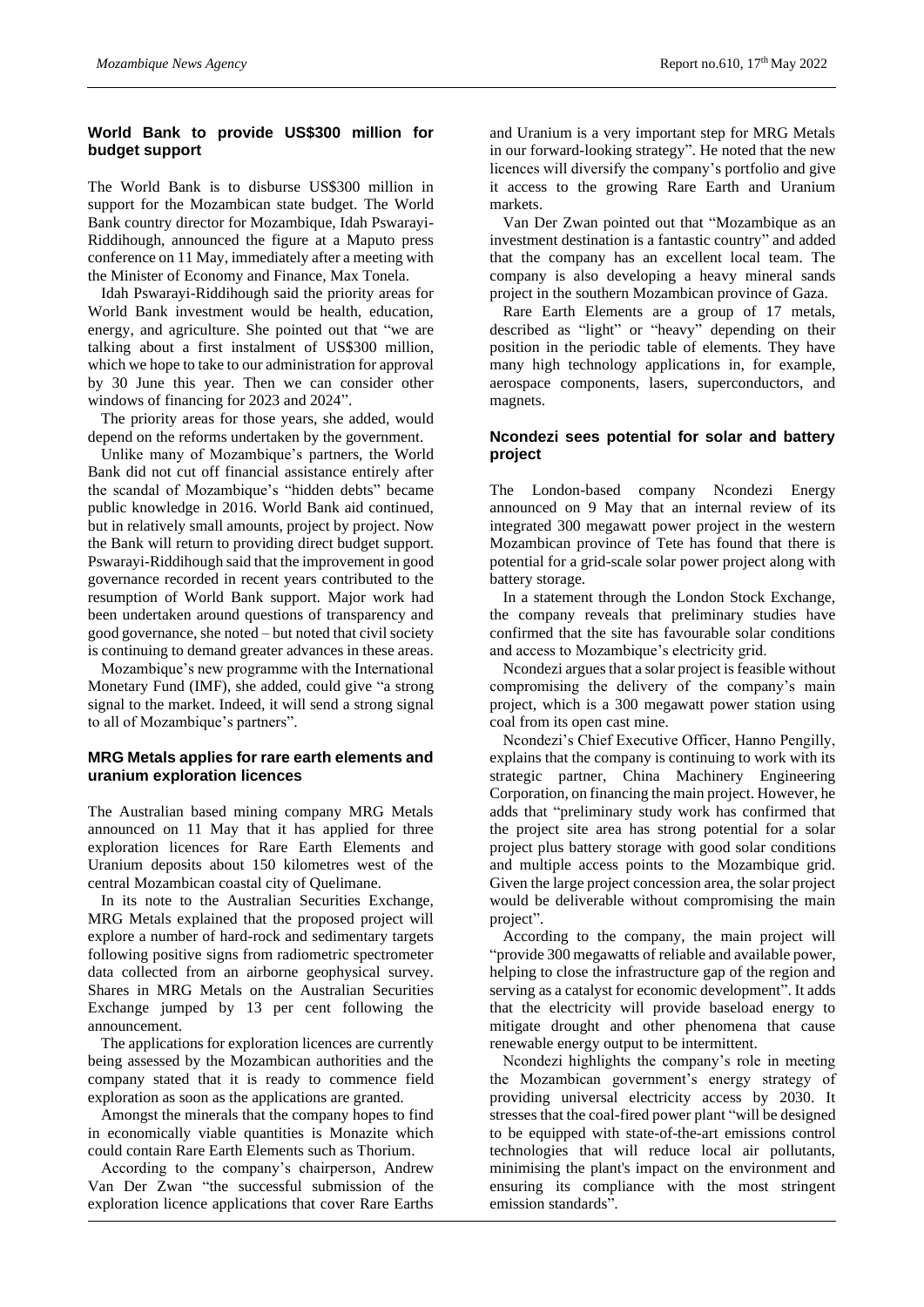#### **Quelimane mayor wants another term of office**

The Mayor of the central city of Quelimane, Manuel de Araujo, announced on 14 May that he intends to run for a further term of office in the municipal elections scheduled for 11 October 2023.

Speaking at a ceremony where ten new Quelimane city councillors took office, Araujo said "I am willing to continue leading the Quelimane municipality. The date fixed for the election coincides with my birthday, which means we will have a double party, the first for our victory at the polls, and the second for my birthday".

Araujo was confident that he will be the Quelimane mayoral candidate for the main opposition party, Renamo. This may prove to be optimistic, as relations between Araujo and the rest of the Renamo leadership hit a new low in the previous week, when the Renamo national spokesperson, Jose Manteigas, publicly called Araujo a liar.

This followed an interview Araujo granted to Mozambican Television (TVM) in which he claimed that Renamo obliges mayors elected on the Renamo ticket to steal money from the municipal coffers and deliver it to the party. He also denounced the lack of democracy inside Renamo.

Manteigas retorted "It is not, and never has been, the practice or culture of Renamo to abuse its position, much less to instruct or oblige or in way force members of the party to commit illicit acts". That would be "completely opposed to our ideology and philosophy of governance". He pointed out that Araujo had benefitted from Renamo's internal democratic procedure. He passed through an internal election to become the Renamo candidate for mayor in 2018, and at the Renamo congress held in January 2019, he was elected to the party's national council.

Araujo has made a habit of changing his party. He was elected to the Mozambican parliament, the Assembly of the Republic, in the 2004 elections, on the Renamo list. But he then deserted Renamo and joined the newly formed Mozambique Democratic Movement (MDM) in order to run as the MDM candidate in the mayoral byelection in Quelimane in 2011. He won that election, and two years later, in 2013, he was the MDM candidate for mayor of Quelimane in nationwide municipal elections.

The MDM wanted to run him again at the next local elections, in 2018, but Araujo abandoned the party on whose back he had prospered and rejoined Renamo. He was head of the Renamo list for Quelimane in the 2018 elections, and again he won. He has thus been mayor of Quelimane for over a decade but representing two different parties.

Manteigas said that Araujo's own trajectory proved that there is genuine democracy in Renamo. He urged Araujo "to concentrate on solving the problems of the Quelimane municipality", and not to run to the mass media to express his disagreements with the rest of the party leadership.

Manteigas did not suggest that Renamo might take any disciplinary measures against Araujo, but this clash must reduce Araujo's chances of being the Renamo

candidate for Mayor of Quelimane in the municipal elections scheduled for 2023.

Araujo admitted that Renamo may no longer look on him favourably. But, with or without Renamo's backing, he intended to run for mayor in 2023. "It's up to Renamo", he said. "Whether Renamo accepts me or drops me, I shall run in the election. If it doesn't want me, too bad".

The Renamo provincial delegate in Zambezia, Elisa Cipriano, told reporters it was "premature" to comment on Araujo's remarks. Nonetheless, she said that if he does submit nomination papers, Renamo will support him.

Araujo said he wants a further term of office to recover the time lost because of the Covid-19 pandemic. The programme on which he was elected in 2018 was unfinished: the Quelimane Council had been unable to pave roads, install more cycle paths, or expand the city's drainage system. "All of this was compromised by the coronavirus pandemic", he claimed, "which means that the last two years were lost".

#### **War against terrorism almost at an end**

The General Commander of the Mozambican police force, Bernadino Rafael, on 13 May said that the war against terrorism (in the northern province of Cabo Delgado) is almost at its end but warned that the final military operations will be tougher.

Rafael was speaking to a contingent of troops from Rwanda, in the Chai administrative post, in Macomia district.

"We aren't saying that we've come to the end, but we're almost there", said Rafael.

He stated that 70 per cent of the military operations planned against the terrorist groups have been carried out, leaving 30 per cent to be undertaken. However, he warned that "the war is tougher, more difficult, when it is nearing its end".

To illustrate the successes in the fight against terrorism, Rafael said that 54 jihadists had been killed in the last two months, in clashes that pitted the terrorists against the forces of Mozambique, Rwanda and the Southern African Development Community (SADC).

He stated that, in these operations, four terrorists were captured and 195 people escaped from terrorist control. The results on the ground showed that the government forces "are hitting the enemy hard", declared Rafael.

"We shall continue to fight the terrorists, without respite, until their final hideout", he pledged. Rafael urged the jihadists to lay down their weapons and go home.

The terrorists, who claim affiliation to the self-styled "Islamic State", have been carrying out raids in Cabo Delgado since October 2017. According to the International Organisation for Migration (IOM) the conflict has displaced about 784,000 people from their homes.

Since July 2021, an offensive by the Mozambican forces and their Rwandan and SADC allies has driven the terrorists out of much of the area they had occupied.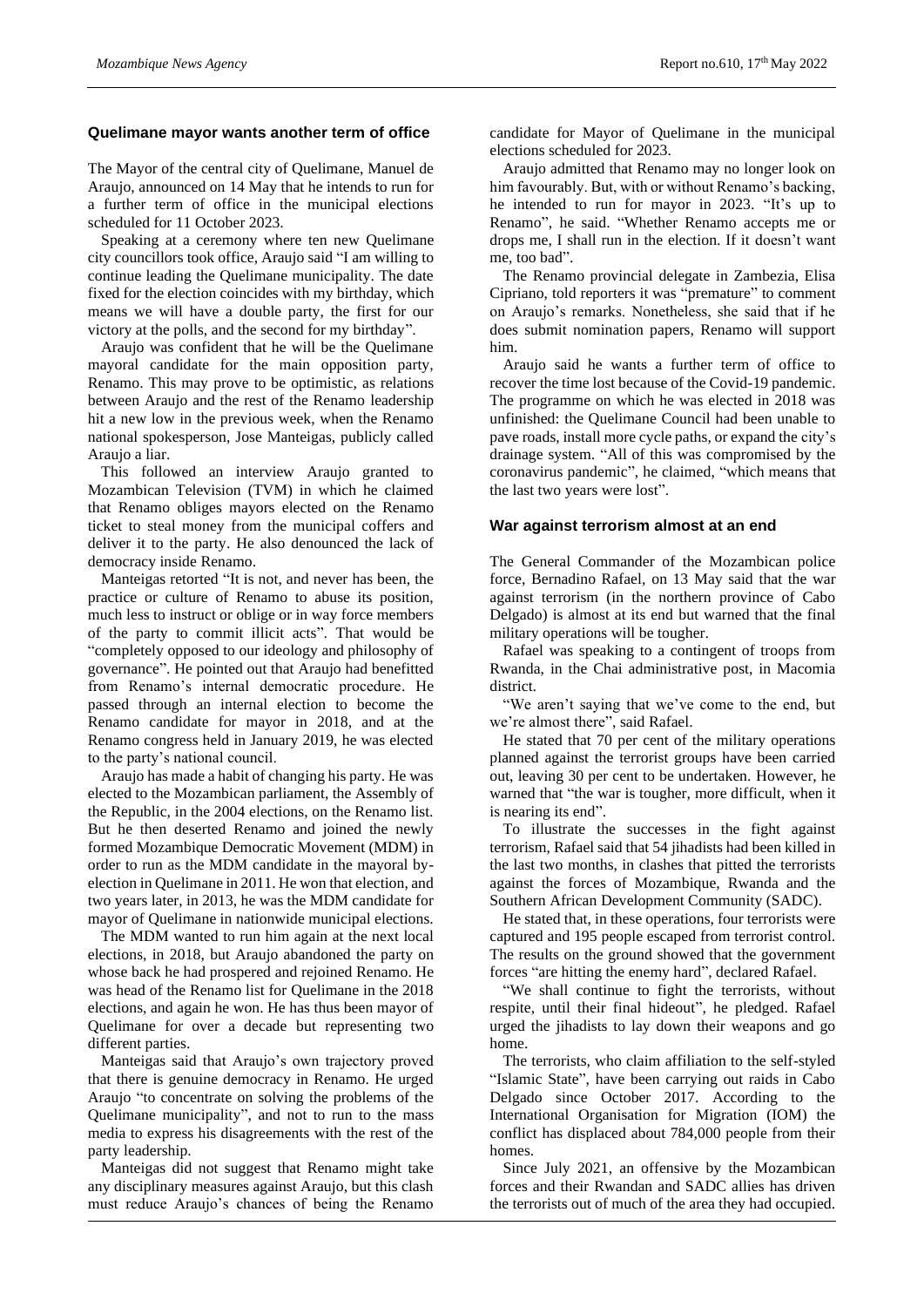# **CNDS calls for reintegration of displaced people**

The National Defence and Security Council (CNDS) on 11 May urged political and administrative authorities in the northern province of Cabo Delgado to speed up the integration into normal life of people displaced from their homes by terrorist raids who are now returning in several Cabo Delgado districts.

According to a statement from President Filipe Nyusi's office, this was one of the recommendations from the CNDS meeting, which President Nyusi chaired.

The CNDS is a body that advises the President on matters concerning national sovereignty, territorial integrity, security, and the defence of the democratically established power.

The meeting called on authorities in Cabo Delgado to guarantee the restoration of public services and to provide humanitarian assistance to the population. It analysed public order and security, particularly in the Northern and Central Operational Theatres.

The participants encouraged the defence and security forces to step up their combat actions, in order to eradicate the threat posed by the terrorist groups that have been active in Cabo Delgado since October 2017.

In recent months there has been a decline in the number of terrorist attacks, due to the offensives waged by the Mozambican forces and their allies from Rwanda and the SADC Military Mission in Mozambique (SAMIM). The eradication of terrorism, the CNDS declared, will be a determinant factor for the development of the areas affected and of the country in general.

As for the Central Operational Theatre (basically Manica and Sofala provinces), the CNDS noted with satisfaction the definitive end to military hostilities and the consolidation of peace here, due to the collapse of the self-proclaimed Renamo Military Junta.

The Junta was set up in 2019 to oppose Renamo leader Ossufo Momade, elected to head the party at a congress in January of that year. Junta leader Mariano Nhongo denounced Momade as "a traitor" and refused to recognise the peace agreement signed in August 2019 between Nhongo and President Nyusi.

Nhongo's men ran a low-level campaign in Manica and Sofala, mostly against traffic using the main roads. Several dozen people died in this campaign, but eventually it ran out of steam as Junta supporters drifted away to accept the demobilisation offered by the government. Nhongo died in a clash with the defence and security forces in October 2021, and since then there has been no sign of further activity by the Junta.

Nonetheless, the CNDS called on the public "to step up vigilance in your communities to avoid situations that might endanger order and security".

The CNDS urged the government to continue the "Disarmament, Demobilisation and Reintegration" process (DDR) which should cover all members of the Renamo militia, including former members of the Junta.

# **Government issues ID cards to internally displaced persons**

The Mozambican government, in cooperation with the European Union (EU), Germany, and the International Organisation for Migration (IOM), has started to register internally displaced citizens in the northern province of Cabo Delgado.

Since October 2017, raids by jihadist terrorists in Cabo Delgado have left over 800,000 people displaced from their homes. While fleeing from insecurity or natural disasters, thousands of people lost their documentation. This poses a risk to already vulnerable migrants and internally displaced populations, exposing them to other challenges such as restricted freedom of movement, harassment, family separation, discrimination, gender-based violence, or risk of statelessness, and hinders access to basic services.

The Head of the Governance and Microeconomics Team of the EU delegation, Alicia Martin-Diaz, stated that "registration and birth certificates are a fundamental human right". According to Martin-Diaz, "initiating this process for internally displaced persons is an essential step in enabling them to access other official documents, such as identity cards, which open doors to their rights as citizens, and basic services such as education, employment, health, and access to land."

Mozambique has a low rate of civil registration. Only 55 per cent of people have a birth certificate and only 38 per cent have an identity card.

In the areas of origin of these displaced people, most of the physical archives of legal identity documents were destroyed during attacks by the jihadists. To reconstitute these files and enable the displaced population and host communities to obtain civil documentation, the Ministry of Justice, in collaboration with IOM, plans to register 10,000 people in Balama district over a three-month period.

# **Fuel imports continue normally**

The Mozambican fuel import company, Imopetro, has guaranteed that the importation of liquid fuels is continuing normally, and no interruption in stocks is forecast in the short term.

Speaking at a Maputo press conference on 13 May, Imopetro's Director of Operations, Abiba Amade, stated that the current level of stocks of petroleum products puts Mozambique in a comfortable situation, despite the oscillation in fuel prices on the world market.

According to Amade, "imports are continuing at normal levels. We have the order for June confirmed. We placed the order for June at the end of April. The supplier has confirmed that we have two windows for supply, one from 12 to 16 June, and the other from 26 to 30 June".

Imopetro is owned by all of the fuel distributors authorised to operate in Mozambique and is the exclusive agent for the import of liquid and gaseous fuels.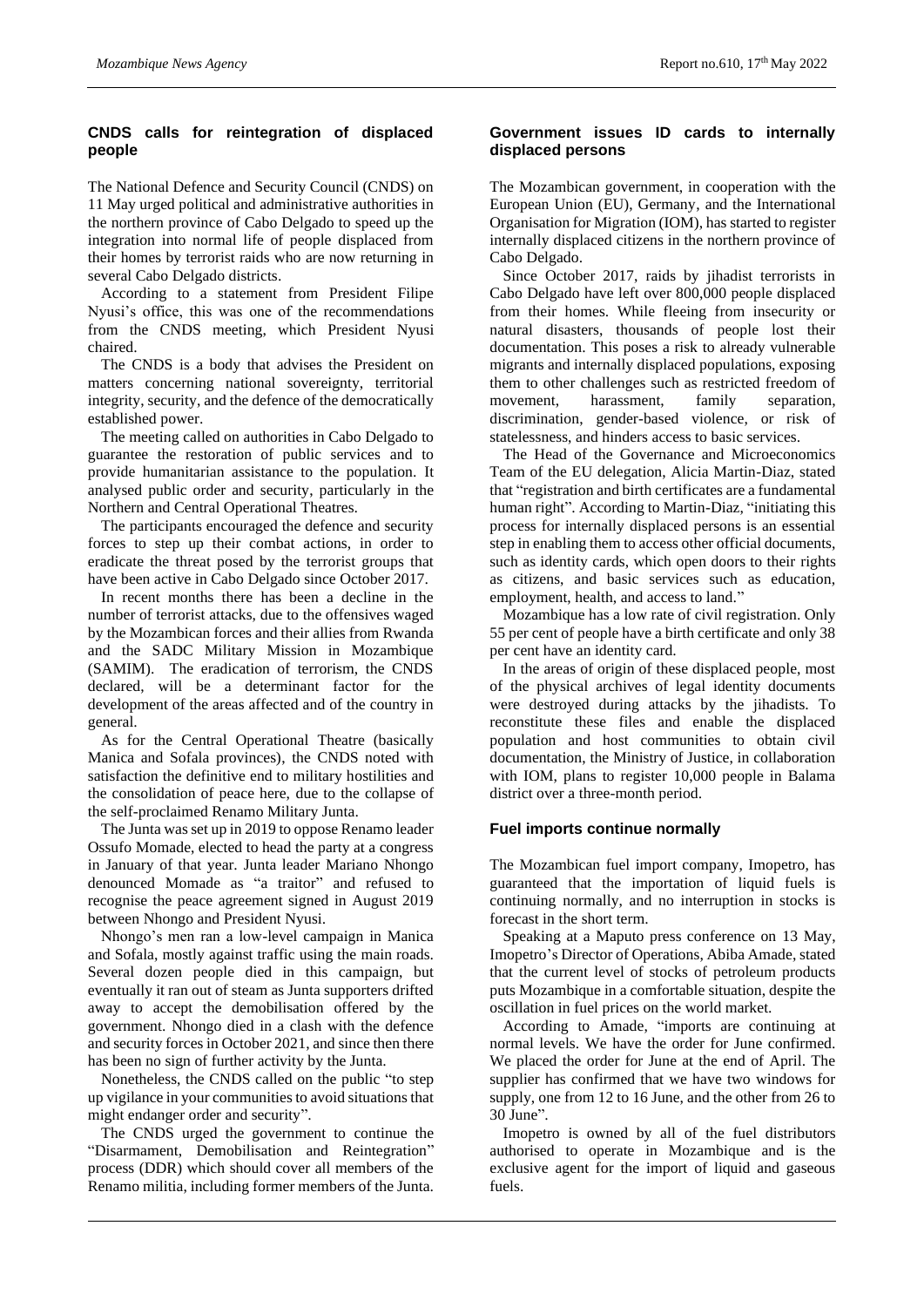#### **Uptick in Covid-19 no reason for alarm**

Health Minister Armindo Tiago on 13 May said that the recent rise in the number of new cases of the Covid-19 respiratory disease is no cause for alarm.

Speaking in the southern municipality of Boane where he was launching an initiative to improve medical care for military veterans, Tiago said the number of daily new cases recorded "is still minimal".

For the past few weeks, new cases have been running at fewer than ten a day, but on 12 May 19 new cases were reported, and on 13 May this rose to 15.

Tiago said the average positivity rate (the percentage of people tested found to be carrying the coronavirus that causes Covid-19) is about two per cent, and so the country is in a situation which could be regarded as stable. The alert level, he added would be a positivity rate of five per cent "and the level for action is when we reach ten per cent. When we reach these numbers, we shall take adequate measures".

Meanwhile, Mozambique's National Health Institute (INS) believes it would be premature to adjust the restrictive measures against the Covid-19 respiratory disease merely because of an increasing number of cases in neighbouring South Africa.

Speaking to AIM, INS Director of Surveys, Sergio Chicumbe, said that three factors determine the Mozambican measures to control the pandemic – the positivity rate, the rate of hospitalisation, and the cumulative occurrence of cases. All these indicators have been very low in recent weeks.

Restrictive measures, said Chicumbe, are to protect the National Health Service from an avalanche of hospitalisations, as seriously ill people seek medical help. Most of the restrictive measures have now been lifted, although citizens are urged to continue wearing masks in public places. "When there are a large number of people hospitalised and at risk of death, the adoption of more restrictive measures is justified", he said. "But right now, prospects are very favourable, both in Mozambique and in the region".

Chicumbe added that Mozambique has now accumulated experience in dealing with Covid-19. The health institutions are better prepared and can be quickly mobilised to cope with any fifth wave of the disease.

An increase in the number of cases in South Africa is likely to be reflected in Mozambique, Chicumbe admitted, "but the border surveillance has been established and strengthened, and this is a guarantee that we are following the situation".

A further factor is the success of Mozambique's mass vaccination campaign against Covid-19. So far, over 92 per cent of all citizens aged 18 and above have been vaccinated.

"There is a lot of uncertainty about what could happen", Chicumbe said, "but with good vaccination coverage, and better preparation of the institutions, restrictive measures would not be imposed immediately".

The total death toll in Mozambique from the disease remains at 2,201.

#### **Post-harvest losses cost farmers 30 per cent of production**

Mozambique loses about 30 per cent of its agricultural production every year in post-harvest losses caused by inadequate handling and ineffective household storage, according to the deputy director in Mozambique of the UN World Food Programme (WFP), Pierre Lucas.

The post-harvest losses, worst among the main grain crops (maize, rice, millet, and sorghum), beans, groundnuts, and cassava cause food insecurity. Farmers find themselves obliged to sell their crops at low prices after the harvest, only to buy them back later in times of shortage.

Lucas was speaking in Maputo at the launch of the second phase of the "Zero Post-Harvest Losses Initiative", which seeks to reverse the current scenario.

"Often farmers lose much of their production, which they worked so hard to attain because they keep their produce in barns that are very vulnerable to losses", he said. "To minimise the losses, they tend to sell their product immediately after the harvest. Later, in the dry season, they buy back the same products, when the prices are higher. This reduces agricultural returns and consequently investment".

The high post-harvest losses have led the WFP to support those smallholder farmers who manage their harvests well, who use good practices at all stages in the value chain and use improved storage techniques.

"To continue facing these challenges, today we are launching the second phase of the "Zero Post-Harvest Losses Initiative" to capitalise on the positive results of the first phase, to increase the adoption of hermetic storage technologies, and improve access and sustainability in using this technology", he said.

The coordinator of the initiative, Adilson Mangueze, said the solution to avoiding losses is the introduction of an innovative approach to the value chain, focused on the expansion of proven technologies, in close coordination with the local government, NGOs, and private businesses". "The model has been tested in six districts in the central province of Tete", Mangueze continued. "It supported 32,270 farmers and cut their post-harvest losses from 50 per cent to nine per cent, while their income increased by up to 35 per cent, through identifying and implementing market-based response strategies for reducing post-harvest losses".

The economic advisor to the Chamber of Commerce, Hipolito Hamela, told the ceremony that in 2020 alone small producers lost about US\$175 million in postharvest losses. He believed that, by eliminating postharvest losses, the income of small farmers could be doubled.

The second phase of the Zero Post-Harvest losses initiative will last for three years, covering more than 80,000 farmers in Tete, Manica, Zambezia and Nampula provinces.

This is a condensed version of the AIM daily news service - for details contact pfauvet@live.com

\_\_\_\_\_\_\_\_\_\_\_\_\_\_\_\_\_\_\_\_\_\_\_\_\_\_\_\_\_\_\_\_\_\_\_\_\_\_\_\_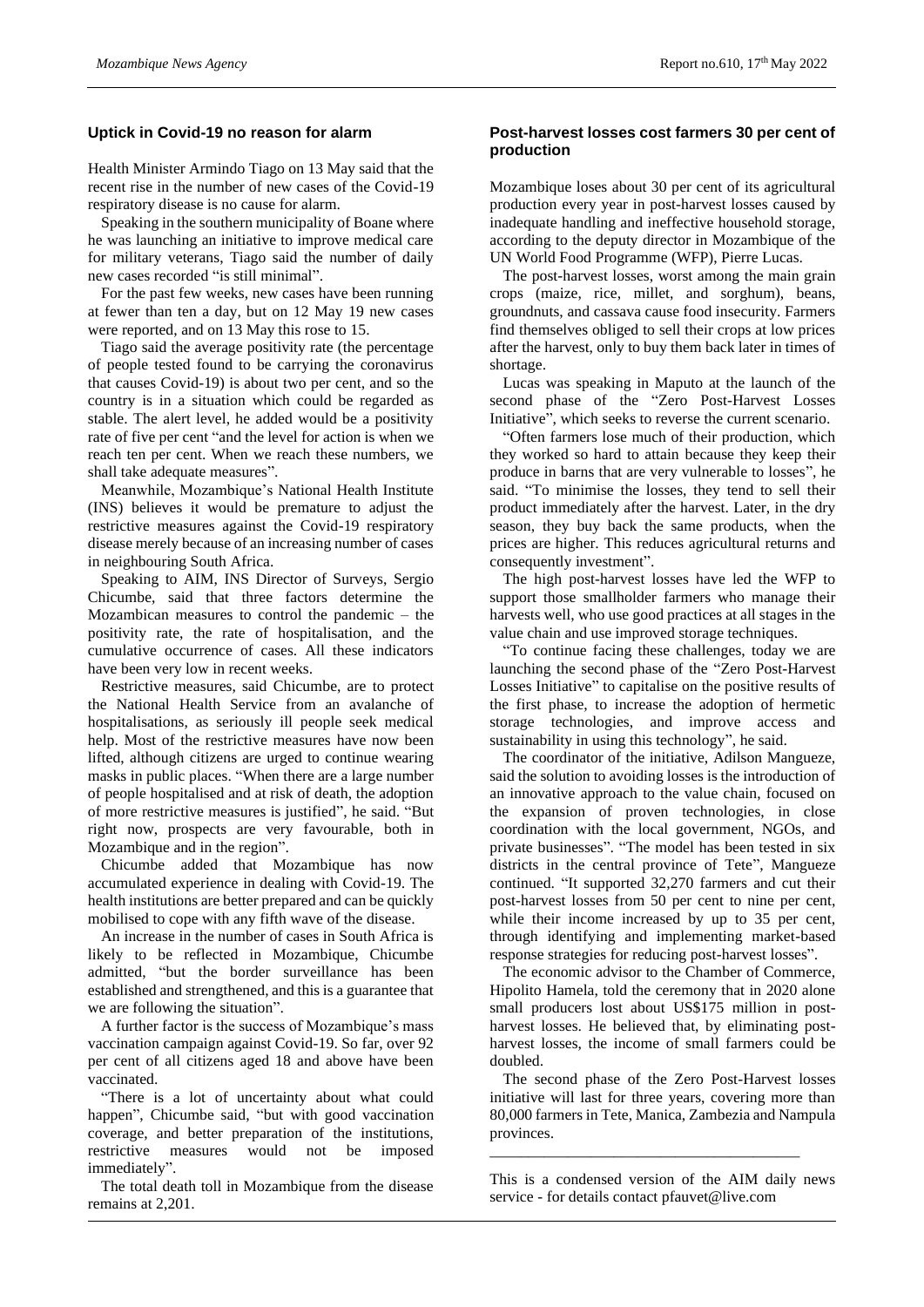#### **STEMA to increase grain handling capacity**

The Matola Grain Silos and Terminal Company (STEMA), in Maputo province, plans to invest US\$14 million in rehabilitating its equipment to increase its grain handling capacity.

"To achieve this goal, we shall resort to the banks and to our partners", said the STEMA chairperson, Arlindo Chilundo, at a press conference on 9 May, shortly after a visit to the company's premises by the Plan and Budget Commission (CPO) of the Mozambican parliament, the Assembly of the Republic.

According to Chilundo, "right now, we are operating 27 silos with a total capacity of 45,000 tonnes". He added that STEMA still has enough space to meet the demand for grain imports for all milling companies in southern Mozambique. He explained that "STEMA does not buy the products directly. It just manages the bulk grain unloaded from the ships".

He warned that the price of wheat will continue to rise on the international market due to the conflict between Russia and Ukraine (the two countries used to account for about 40 per cent of all wheat exports).

The wheat arriving in Mozambique in May was harvested before the Russian intervention in Ukraine, but Chilundo said the price was already oscillating since the demand for wheat was outstripping the supply.

The full impact of the war would not be felt until next year. Chilundo said that because of the war, which has led to the closure of Ukraine's Black Sea ports, wheat exports will decline, while international sanctions will limit how much Russia can put on the world market.

The chairperson of the CPO, Antonio Niquice, urged STEMA to modernise its facilities to meet the challenges of the logistics of the grain market, and ensure that its business plan meets regional needs.

Because of its strategic location in the port of Maputo, STEMA not only serves the Mozambican market but supports the transit of grain imported by neighbouring countries such as South Africa, Zimbabwe and Eswatini.

# **Bus Rapid Transit scheme for Maputo revived**

The Maputo transport authorities have revived plans to establish a Bus Rapid Transit (BRT) system, which should greatly improve conditions for bus passengers in the Mozambican capital.

According to a report in the daily newspaper "O Pais" on 16 May, citing the Maputo Metropolitan Transport Agency, work on the BRT could begin in 2023, and the project could be operational in 2024.

A BRT scheme involves establishing bus lanes that cannot be used by any other traffic. The idea was first proposed in 2014 when a viability study was drawn up and the bus routes were presented. 198 articulated buses, each able to hold 160 passengers, would travel along the routes. There were to be four bus terminals, 29 stations, a maintenance area, and an electronic ticketing system.

The Brazilian government was to finance the project, which would be in the hands of the Brazilian engineering company Odebrecht. But Odebrecht was

deeply involved in corruption, and in October 2016 the Brazilian government announced the suspension of US\$4.7 billion worth of financing for 25 public works projects in Africa and Latin America. The investigation found that Odebrecht had paid bribes of US\$900,000 in Mozambique. It was suspected that Odebrecht paid this money in connection with the construction of the international airport in the northern city of Nacala, an airport that has almost no flights and no passengers.

Without Brazilian funding, the project languished but has now been taken up again by the Maputo Metropolitan Transport Agency, working with the Maputo and Matola municipalities. This time the proposed source of funding is the World Bank, which, could make US\$250 million available.

The new BRT scheme is more ambitious than the 2014 project, and the routes will continue into Matola. The technical administrator of the Metropolitan Transport Agency, Armando Bembele, told "O Pais" that, at peak times, the BRT should be able to move 10,000 passengers an hour. "For all those living in the area covered by the BRT, the problem of transport will cease to exist", said Bembele.

#### **Parliament passes bill on money laundering**

The Mozambican parliament, the Assembly of the Republic, on 12 May unanimously approved a government bill to strengthen legislation against money laundering and the financing of terrorism.

Introducing the bill, Justice Minister Helena Kida said the preventive measures being introduced are intended to make it difficult to use the financial system and other sectors of economic activity for criminal purposes. The bill, she said, also brings Mozambican legislation into line with United Nations conventions and resolutions.

Kida stressed that Mozambique is suffering from terrorist attacks in the northern province of Cabo Delgado, which made it critical "to strengthen the legal framework for combatting the financing of terrorism".

The bill will for the first time, oblige churches, NGOs, and foundations to publish annual accounts to prevent these bodies from being used for money laundering. Non-profit making bodies, stressed Kida, "must publish annual financial statements which include a detailed breakdown of their income and expenditure". These bodies must keep, for at least eight years, "sufficiently detailed records of national and international operations to allow verification of whether the funds were used in accordance with the objectives of the organisation".

There are doubts as to whether these articles will be enforced. Political parties are already legally obliged to publish annual accounts, but none of them does so. The 1991 law on political parties said that political party accounts must show where their funds come from, and how they were used. The annual accounts of each party must be published in the official gazette, the "Boletim da Republica", and in a mass circulation newspaper. Thirty years have elapsed since the Assembly passed that law, and neither the ruling Frelimo Party nor any opposition party has ever published their accounts.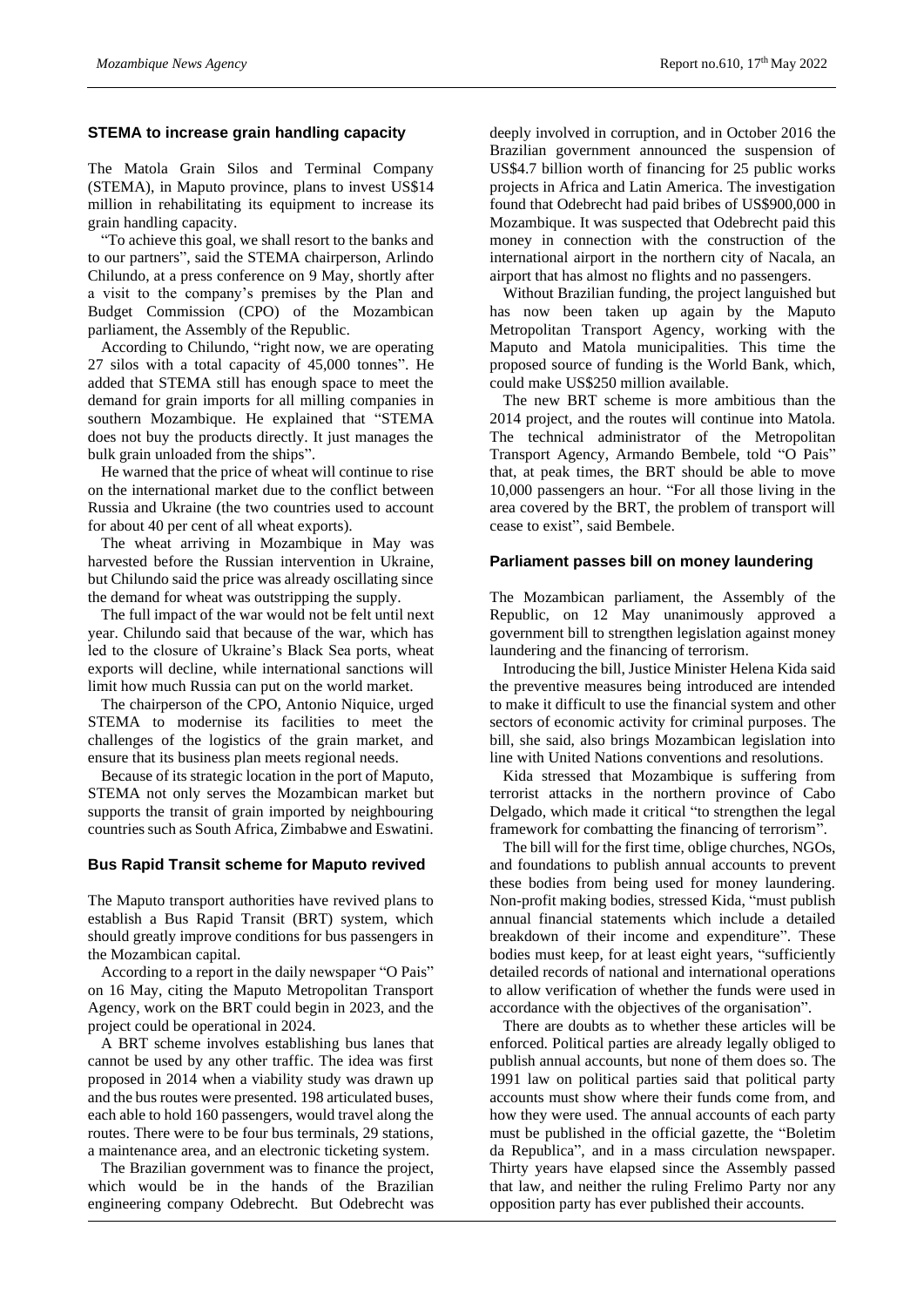# **President Nyusi inaugurates rehabilitated quays**

President Filipe Nyusi on 11 May inaugurated quays 6, 7, 8 and 9 at Maputo port, which have been rehabilitated and expanded to receive larger vessels. At the ceremony, President Nyusi called for an integrated vision of port, rail, and road structures to attract more cargo.

Much of the work on the four quays consisted of dredging. The depth at quays 6, 7 and 8 is now 16 metres compared to the previous 12 metres, while at quay 9 the dredging has taken the depth from nine metres to 15 metres. This will allow ships of up to 140,000 tonnes to dock at these quays. The cost of the rehabilitation was US\$80 million.

This is just the start, according to the body that operates the port, the Maputo Port Development Company (MPDC), which envisages investments of US\$1.1 billion which will increase the amount of cargo handled annually from the 2021 figure of 22.3 million tonnes to 54 million tonnes by 2043.

President Nyusi was optimistic that the expansion of the port will create more jobs and investment opportunities and bring in more tax revenue for the state. He called for digital modernisation of the Port with technological solutions to increase efficiency and reduce costs, resulting in the quicker processing of merchandise.

The President regarded the newly expanded quays as an opportunity to switch cargo from roads to rail. He wanted the Mozambican rail company, CFM, to work closely with the Port of Maputo to reduce pressure on the roads leading to the Port, and to attract more cargo to make the most of the MPDC investments. "You know very well that there is a long line of trucks from Ressano Garcia (on the South African border) to the port of Maputo, at the end of every year, he added. He wanted to see much of that cargo reach the port by rail.

# **Second phase of sustainable fishing programme launched**

The Minister of the Sea, Inland Waters and Fisheries, Lidia Cardoso, on 6 May announced that the second phase of the "More Sustainable Fish" programme will expand to cover all the districts in the seven provinces in the north and centre of the country.

The Minister was launching the second phase at Namaita lake, in Rapale district, Nampula province, at a ceremony witnessed by Prime Minister Adriano Maleiane. Cardoso declared that fishing and aquaculture are crucial in the battle to achieve the government's target of "Zero Hunger" and that "More Sustainable Fish" is part of the broader project for the Development of Small Scale Aquaculture (ProDAPE).

The first phase of the programme, launched in 2019, covered only 28 districts (two in Cabo Delgado, one in Niassa, nine in Nampula, seven in Zambezia, two in Tete, two in Manica, and five in Sofala).

The Nampula provincial governor, Manuel Rodrigues, told the ceremony that the programme is

important for Nampula because it is the most populous province in Mozambique, with the potential to provide more fish for its inhabitants, who suffer from high levels of chronic malnutrition.

Among the challenges Nampula faces, he said, was that most of the artisanal fishermen in the coastal districts lack the means and resources to catch large amounts of fish since they do not have boats that can go onto the high seas. Fishing should be of great importance for the province, making a major contribution to job creation and to generating income. He pointed out that the province has 80,295 artisanal fishermen and 700 fish farmers.

A representative of Nampula fishermen, Gregorio Mussa, said that breeding fish in artificial ponds helps reduce the pressure on fish stocks at sea. He urged investors to make good quality feed and fingerlings available in order to ensure the success of aquaculture.

# **Former Renamo fighters demobilised**

A ceremony at Mepica, in Cuamba district, in the northern province of Niassa on 4 May witnessed the demobilisation of 290 former guerrillas belonging to the country's main opposition party, Renamo.

The demobilised fighters came from several districts in Niassa where Renamo had allegedly set up military bases. Yet there had been no sign of any military action by the Renamo militia from these bases for many years, and it therefore came as a surprise that there were any Renamo fighters to be demobilised in Niassa at all.

Chairing the ceremony, the Secretary of State for Niassa, Dinis Vilanculo, said that with the demobilisation the government intends to take decisive steps along the road to effective and lasting peace. "There is no longer any pretext for men to remain clutching firearms in the bush and creating a climate of fear and concern among the public", he said.

He urged the demobilised men to immediately contact the local community leaders and ask them for land on which they can build houses and start a new life. Niassa, he said, offers agro-ecological conditions which should stimulate the former guerrillas to become involved in agricultural and livestock production.

The 290 men were demobilised under the DDR (Demobilisation, Disarmament and Reintegration) programme agreed between the government and Renamo under the peace agreement signed in August 2019.

Paulo Chachine, a government member of the Joint Military Affairs Commission, said there is little left to do to complete the DDR, pointing out that "about 600 men are left to be demobilised, disarmed and reintegrated".

He urged the demobilised men to "make use of the time available to build or rebuild your lives in the company of your relatives and friends".

Renamo General Secretary Andre Majibire expressed his satisfaction at the resumption of the DDR and congratulated the government on its efforts to raise more funds so that the DDR can be successfully concluded.